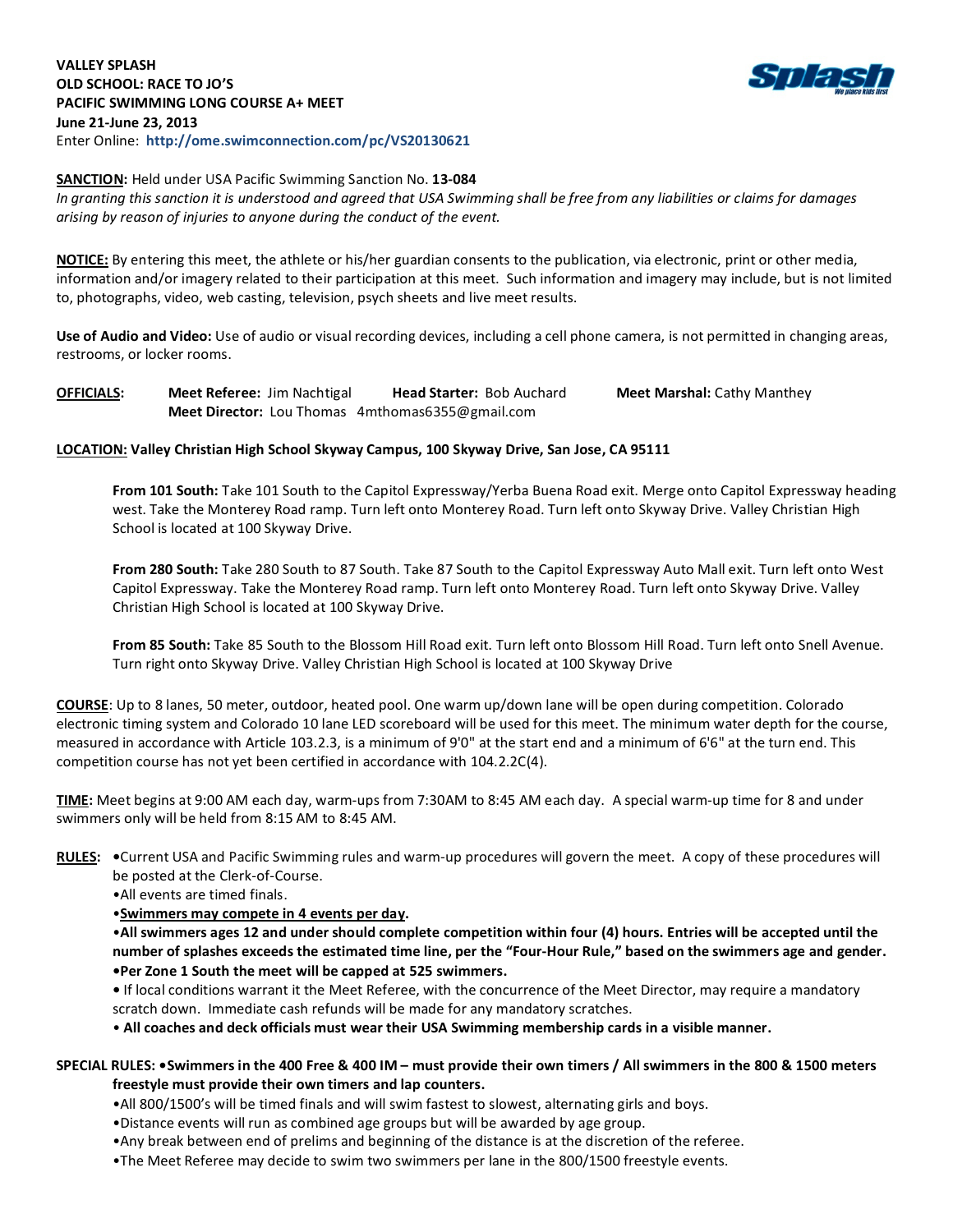**DECK CHANGING:** Except where venue facilities require otherwise, changing into or out of swimsuits other than in locker rooms or other designated areas is not appropriate and is strongly discouraged.

**UNACCOMPANIED SWIMMERS:** Any USA-S athlete-member competing at the meet must be accompanied by a USA Swimming member-coach for the purposes of athlete supervision during warm-up, competition and warm-down. If a coach-member of the athlete's USA-S Club does not attend the meet to serve in said supervisory capacity, it is the responsibility of the swimmer or the swimmer's legal guardian to arrange for supervision by a USA Swimming member-coach. The Meet Director or Meet Referee may assist the swimmer in making arrangements for such supervision; however, it is recommended that such arrangements be made in advance of the meet by the athlete's USA-S Club Member-Coach. A USA swimming member coach must certify the swimmer as being proficient in performing a racing start or the swimmer must start the race in the water. It is the responsibility of the swimmer or the swimmer's legal guardian to ensure compliance with this requirement.

**RESTRICTIONS:** •Smoking and the use of other tobacco products is prohibited on the pool deck, in the locker rooms, in spectator

- seating, on standing areas and in all areas used by swimmers, during the meet and during warm-up periods.
- •Sale and use of alcoholic beverages is prohibited in all areas of the meet venue.
- •All shelters must be properly secured. No glass containers are allowed in the meet venue.
- •No propane heaters are permitted except for snack bar/meet operations. Only coaches EZ-up's are allowed on competition deck.
- **ELIGIBILITY:** •Swimmers must be current members of USA-S and enter their name and registration number on the meet entry card as they are shown on their Registration Card. If this is not done, it may be difficult to match the swimmer with the registration and times database.

•The meet host must check all swimmer registrations against the SWIMS database and if not found to be registered, the Meet Director shall accept the registration at the meet (a \$10 surcharge will be added to the regular registration fee). Duplicate registrations will be refunded by mail.

#### •**All swimmers entering this meet must have met at least the listed "PC-A" time standard for each event.**

•Entries with "NO TIME" will be rejected.

•Entry times submitted for this meet will be checked against a computer database and may be changed in accordance with Pacific Swimming Entry Time Verification Procedures. Disabled swimmers are welcome to attend this meet and should contact the Meet Director or Meet Referee regarding special accommodations on entry times and seeding per Pacific Swimming policy.

•The swimmer's age will be the age of the swimmer on the first day of the meet.

**Entry Priority:** Zone 1 South club attached swimmers will be given priority to this meet. As a result, only Zone 1 South swimmers will be accepted up through5/29//2013. Assuming the meet is not capped by 5/29/2013, the meet will be open to other zone attached swimmers after 5/29//2013.

**ENTRY FEES:** \$2.75 per event, \$10.00 participation fee per swimmer. Entries will be rejected if payment is not sent at time of request.

| Make check payable to: | Valley Splash            |  |  |  |  |
|------------------------|--------------------------|--|--|--|--|
| Mail with entries to:  | Curtiss Kikuta           |  |  |  |  |
|                        | <b>Swim Meet Entries</b> |  |  |  |  |
|                        | 832 Upton Way            |  |  |  |  |
|                        | San Jose, CA 95136       |  |  |  |  |

**MAILED OR HAND DELIVERED ENTRIES**: Entries must be on the attached consolidated entry form. Forms must be filled out completely and printed clearly with swimmers best time. Entries must be entered using the current Pacific Swimming procedures. Entries must be postmarked by midnight, Monday, **June 10, 2013** or hand delivered to the Valley Christian High School Aquatics Office by 6:30 p.m. Wednesday, **June 12, 2013**. No late entries will be accepted. No refunds will be made, except mandatory scratch downs. Requests for confirmation of receipt of entries should include a self-addressed envelope.

**ONLINE ENTRIES:** To enter on-line go to **http://ome.swimconnection.com/pc/VS20130621** to receive an immediate entry confirmation. This method requires payment by credit card. Swim Connection LLC charges a processing fee for this service, equal to \$1 per swimmer plus 5% of the total Entry Fees. Please note that the processing fee is a separate fee from the Entry Fees. If you do not wish to pay the processing fee, enter the meet using a mail entry. **Entering online is a convenience, is completely voluntary,**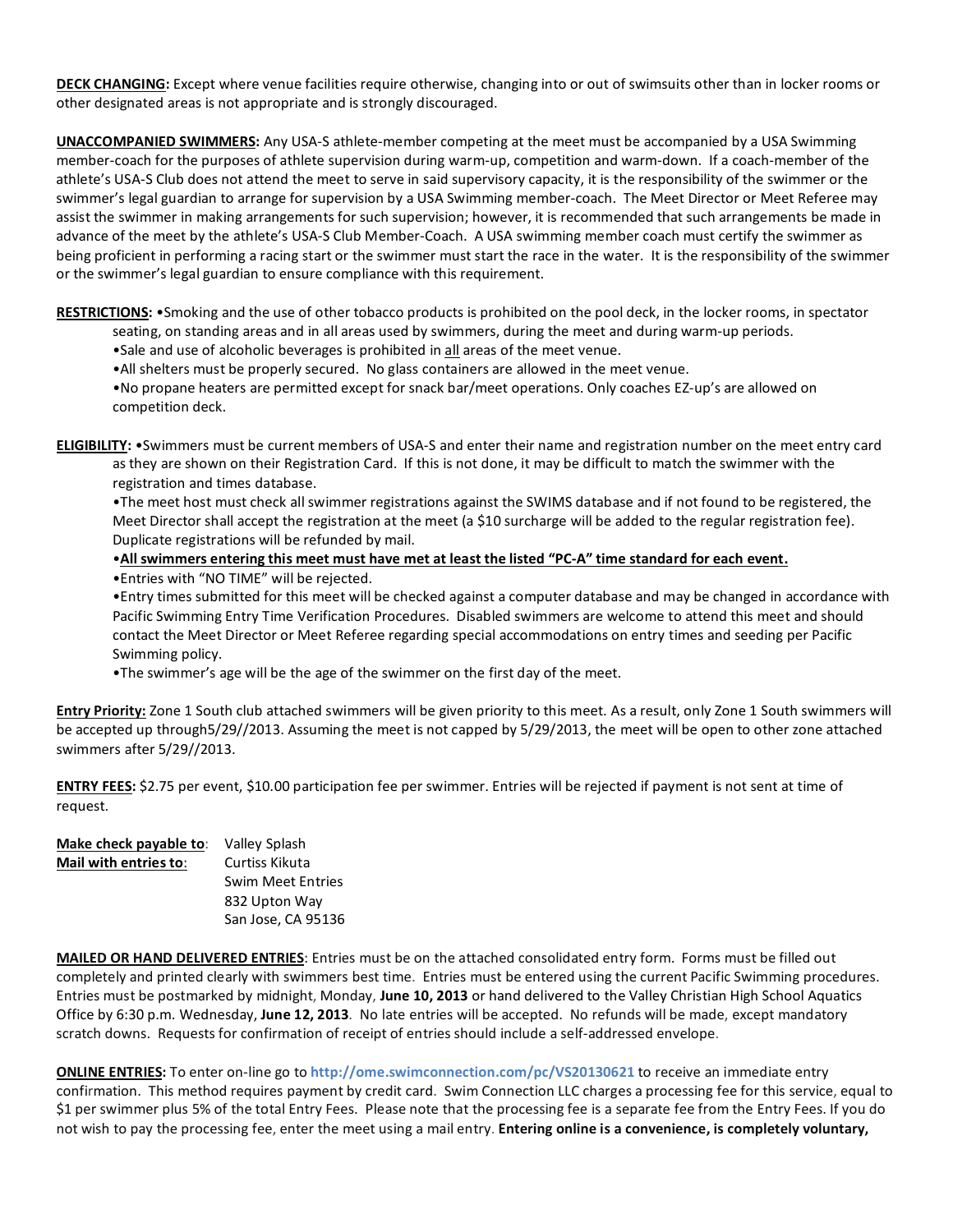**and is in no way required or expected of a swimmer by Pacific Swimming.** Online entries will be accepted through Wednesday, June 12, 2013.

**CHECK-IN:** The meet will be deck seeded. Swimmers must check-in at the Clerk-of-Course. Close of check-in for all events shall be no more than 60 minutes before the estimated time of the start of the first heat of the event. No event shall be closed more than 30 minutes before the scheduled start of the session. **Check-in for the 800/1500 meters freestyles will close at 11:00 AM on the day of event**. Swimmers who do not check-in will not be allowed to compete in the event.

**SCRATCHES:** Swimmers entered in an individual event that have checked in for that event, must swim in the event unless they notify the clerk of the course before seeding for that event has begun. Swimmers who miss an event they have checked in for will no longer be penalized by the loss of the next event they have entered.

**AWARDS:** Ribbons for First through Eighth place will be given to the following age groups: 8 & Under, 9-10, 11-12, 13-14, 15-16 and 17-18 within each event. All awards must be picked up at the meet by a coach or parent representative at the end of the meet on Sunday. Awards will not be mailed.

**ADMISSION:** Free. A three day program will be available for \$3.00.The Hy Tek Meet Mobile live app will be available for \$5.00 which will include heat/lane assignments and live results.

**REFRESHMENTS:** A snack bar will be available serving hot breakfast, hot lunches, salads and other nutritious items and beverages. Coaches and working deck officials will be provided lunch. Hospitality will serve refreshments to timers and volunteers. No outside food will be allowed inside the facility.

**TIMERS:** Participating teams will be responsible for providing timers with adequate rotation for the entire meet. Lane assignments will be made based on the number of entries from each team.

**PARKING: Parking on campus is extremely limited. No overnight parking is allowed. Please note signs and avoid parking in restricted areas or you will be ticketed.**

#### **EVENTS:**

| Friday June 21, 2013     |                                                  |                        |                         | Saturday June 22, 2013                           |                       | Sunday June 23, 2013    |                                                  |                        |  |
|--------------------------|--------------------------------------------------|------------------------|-------------------------|--------------------------------------------------|-----------------------|-------------------------|--------------------------------------------------|------------------------|--|
| Girls<br>Event #         | <b>Event Age Group and</b><br><b>Description</b> | <b>Boys</b><br>Event # | <b>Girls</b><br>Event # | <b>Event Age Group and</b><br><b>Description</b> | <b>Boys</b><br>Event# | <b>Girls</b><br>Event # | <b>Event Age Group and</b><br><b>Description</b> | <b>Boys</b><br>Event # |  |
| 1                        | 15-18 200 I.M.                                   | 2                      | 35                      | 11-12 200 Free                                   | 36                    | 69                      | 11-12 200 I.M.                                   | 70                     |  |
| 3                        | 10-UN 100 Free                                   | 4                      | 37                      | 10-UN 200 Free                                   | 38                    | 71                      | 10-UN 200 I.M.                                   | 72                     |  |
| 5                        | 13-14 200 Free                                   | 6                      | 39                      | 13-14 200 I.M.                                   | 40                    | 73                      | 15-18 200 Free                                   | 74                     |  |
| $\overline{\phantom{a}}$ | 11-12 200 Fly                                    | 8                      | 41                      | 15-18 200 Fly                                    | 42                    | 75                      | 11-12 100 Free                                   | 76                     |  |
| 9                        | 15-18 100 Free                                   | 10                     | 43                      | 11-12 100 Fly                                    | 44                    | 77                      | 13-14 200 Flv                                    | 78                     |  |
| 11                       | 10-Un 100 Fly                                    | 12                     | 45                      | 13-14 100 Free                                   | 46                    | 79                      | 15-18 100 Fly                                    | 80                     |  |
| 13                       | 13-14 100 Fly                                    | 14                     | 47                      | 10-UN 50 Fly                                     | 48                    | 81                      | <b>10-UN 100 Breast</b>                          | 82                     |  |
| 15                       | 11-12 100 Breast                                 | 16                     | 49                      | 15-18 50 Free                                    | 50                    | 83                      | 11-12 200 Breast                                 | 84                     |  |
| 17                       | 15-18 100 Breast                                 | 18                     | 51                      | 11-12 50 Breast                                  | 52                    | 85                      | 13-14 100 Breast                                 | 86                     |  |
| 19                       | <b>10-UN 50 Back</b>                             | 20                     | 53                      | 10-UN 50 Breast                                  | 54                    | 87                      | 15-18 100 Back                                   | 88                     |  |
| 21                       | 11-12 50 Free                                    | 22                     | 55                      | 13-14 200 Breast                                 | 56                    | 89                      | 11-12 50 Back                                    | 90                     |  |
| 23                       | 13-14 200 Back                                   | 24                     | 57                      | 15-18 200 Breast                                 | 58                    | 91                      | 13-14 50 Free                                    | 92                     |  |
| 25                       | 15-18 200 Back                                   | 26                     | 59                      | 11-12 100 Back                                   | 60                    | 93                      | <b>10-UN 50 Free</b>                             | 94                     |  |
| 27                       | 11-12 200 Back                                   | 28                     | 61                      | 13-14 100 Back                                   | 62                    | 95                      | 11-12 50 Fly                                     | 96                     |  |
| 29                       | 10-UN 400 Free                                   | 30                     | 63                      | 10-UN 100 Back                                   | 64                    | 97                      | 15-18 400 I.M.                                   | 98                     |  |
| 31                       | 13-14 400 Free                                   | 32                     | 65                      | 11-12 400 I.M.                                   | 66                    | 99                      | 13-14 400 I.M.                                   | 100                    |  |
| 33                       | 11-12 400 Free                                   | 34                     | 67                      | 15-18 400 Free                                   | 68                    | 103                     | 11-14 800 Free                                   |                        |  |
| 101                      | 15-18 800 Free                                   | 102                    |                         | 11-14 800 Free                                   | 104                   |                         | 11-18 1500 Free                                  | 106                    |  |
|                          |                                                  |                        | 105                     | 11-18 1500 Free                                  |                       |                         |                                                  |                        |  |

Use the following URL to find the time standards: http://www.pacswim.org/page/times\_standards.shtml